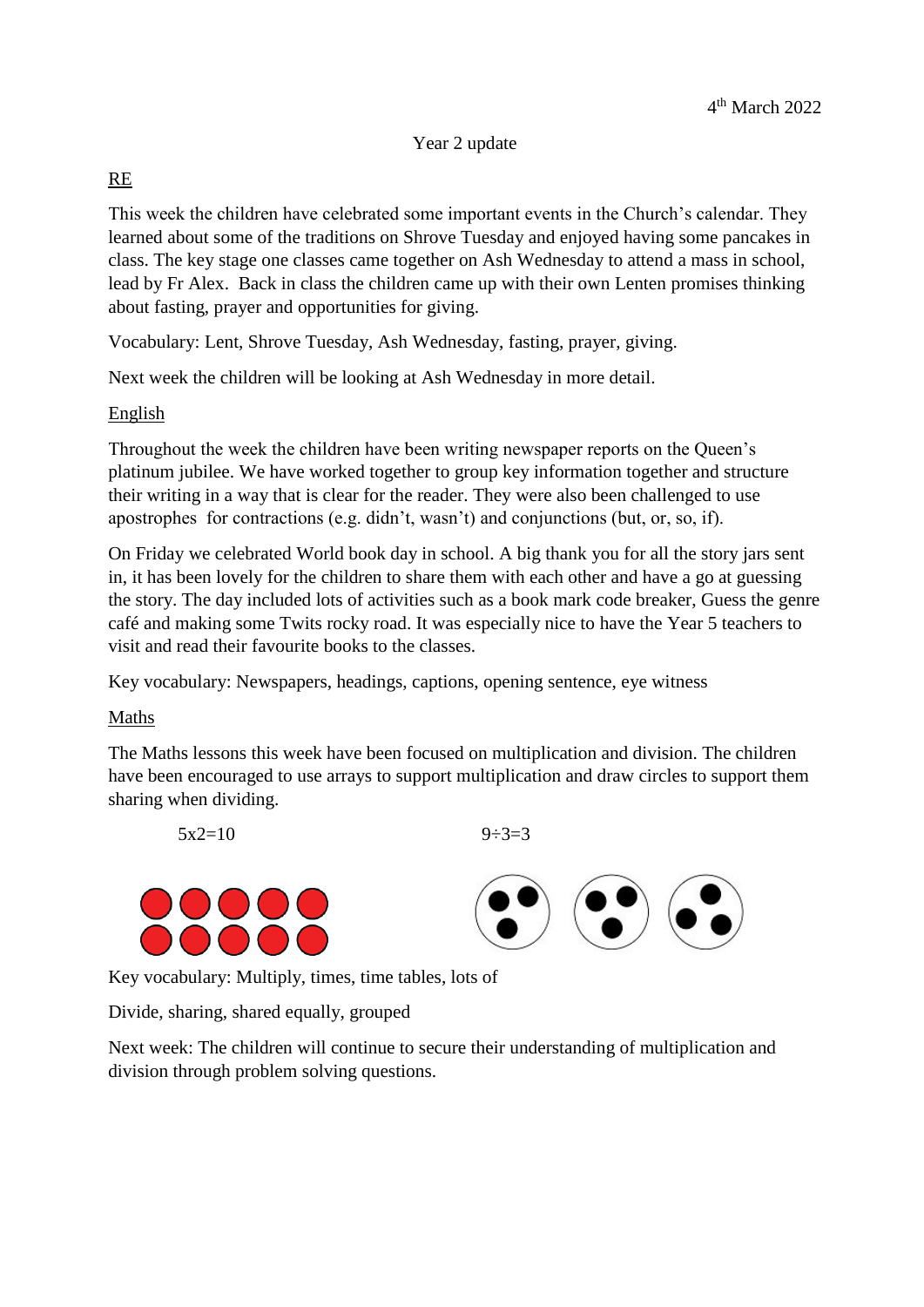## **Division by Groups**

 $10 \div 3$ 



# DT

This half terms DT topic is Joseph's Coat. Over the coming weeks the children will be making small fabric coats inspired by Joseph's technicolour coat. The children have designed their coats this week and will be going on to learn how to join the front and back by sewing.

Vocabulary: coat, fabric, sleeve, collar, stitching

### Extra Information

- Thank you for your support with the appeal for the Red Cross.
- We look forward to meeting with you during your parents evening slot on either Tuesday or Wednesday, we will also be welcoming you to look through your child's books at this time.
- As it is fair trade fortnight we invite you to purchase a £1 raffle ticket to be in the draw to win a fair trade hamper.
- Please no dogs on the playground during pick up and drop off.